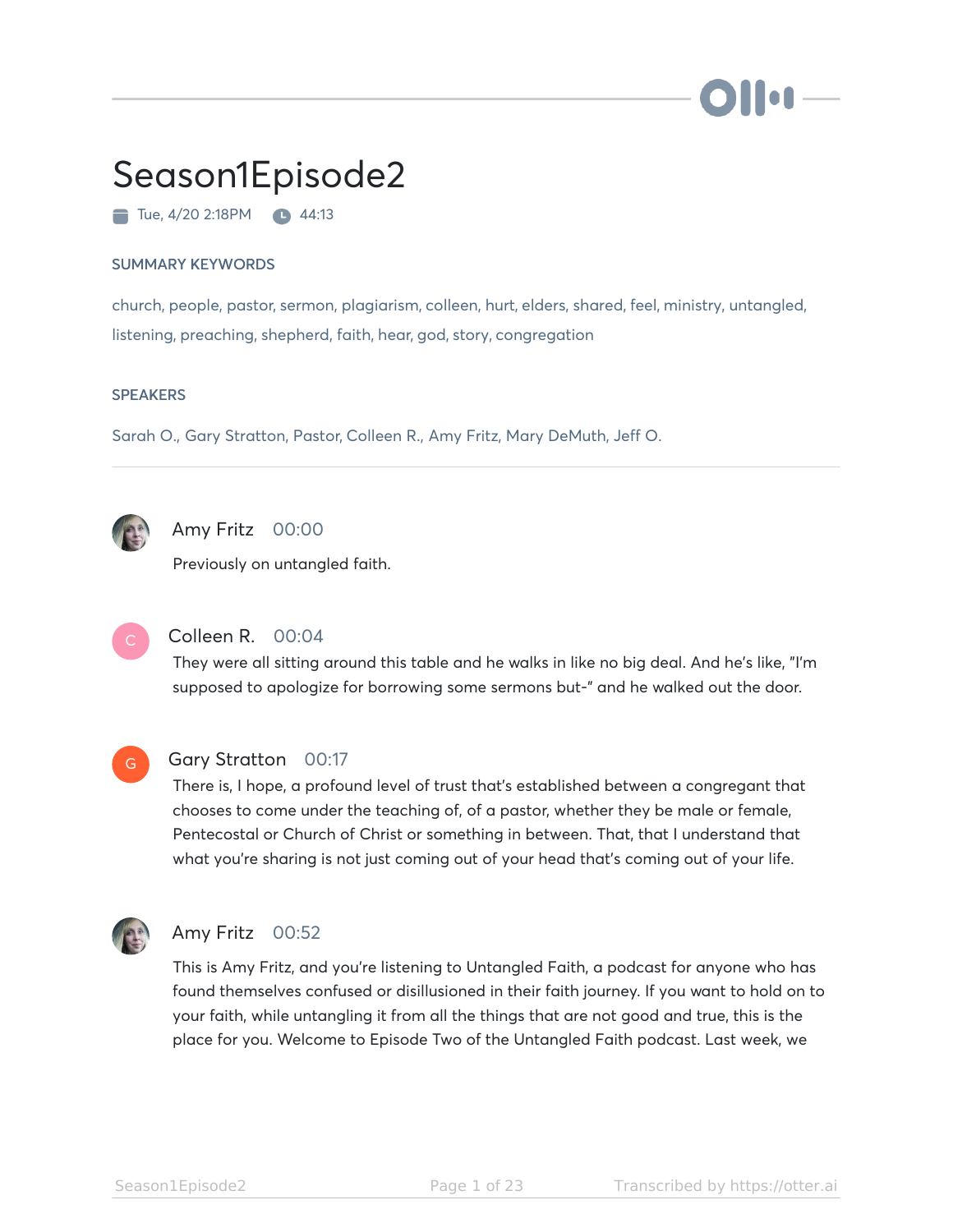heard from my friend Colleen as she shared about discovering that her pastor had plagiarized over 200 sermons. This week, we'll hear the rest of her story. I'm excited to also let you listen in on a few conversations that I know will give us some extra context and insight. Mary DeMuth joins us again later in this episode. And we also have a new guest. I invited Dr. Gary David Stratton to join us. Dr. Stratton is a Dean and Professor at Johnson University. Because he spends much of his time investing in those who plan to go into pastoral ministry, I wanted to hear his take on pastoral plagiarism. Here's our conversation. Tell me your thoughts about the what's happening with pastors and using other people's sermons?

#### Gary Stratton 02:12

Well, it, you know, it's very complex, there is a lot of pressure, let's face it. I think one of the things that's really changed is what is expected of pastors. It used to be a pastor, his job was to go into his study for 20 some hours a week and come out with a sermon. They weren't expected to be the model CEO of the church, but just a lot of the demands that are on on pastors today, were not there. At the same time, there also wasn't the temptation of quite so much access to almost a limitless supply. Like if you're if you become addicted to this, it's like a drug that's always there. It's like someone who's addicted to pornography, like you, you can't escape from it. Whereas probably 20 years ago, I don't know someone it would have been very much more challenging to become addicted to pornography because they would have to to go out a lot of work to get it. Well. It's the same sort of thing here. Once it's done the trick, you get the endorphin burst people respond. Well, the sermon, it didn't take you nearly as much time. I mean, I can understand the temptation. And the thing that's so sad to me about it is that there is a long, rich history of giving other people sermons in the church. Billy Graham, in the New York Crusade, the crusade was extended. He didn't have time to prepare. It'll come back to me some evangelical leader, a famous one, basically, you know, gave him his sermons and he picked what to do and he, you know, used his sermons. There was a revival that took place in one part of, of Europe from people reading George Whitfield's sermons.



G

#### Amy Fritz 03:43

Yeah,

G

#### Gary Stratton 03:43

John Wesley came to faith after listening to Luther's preface to the book of Romans being. But in each one of those circumstances, people knew who the author of the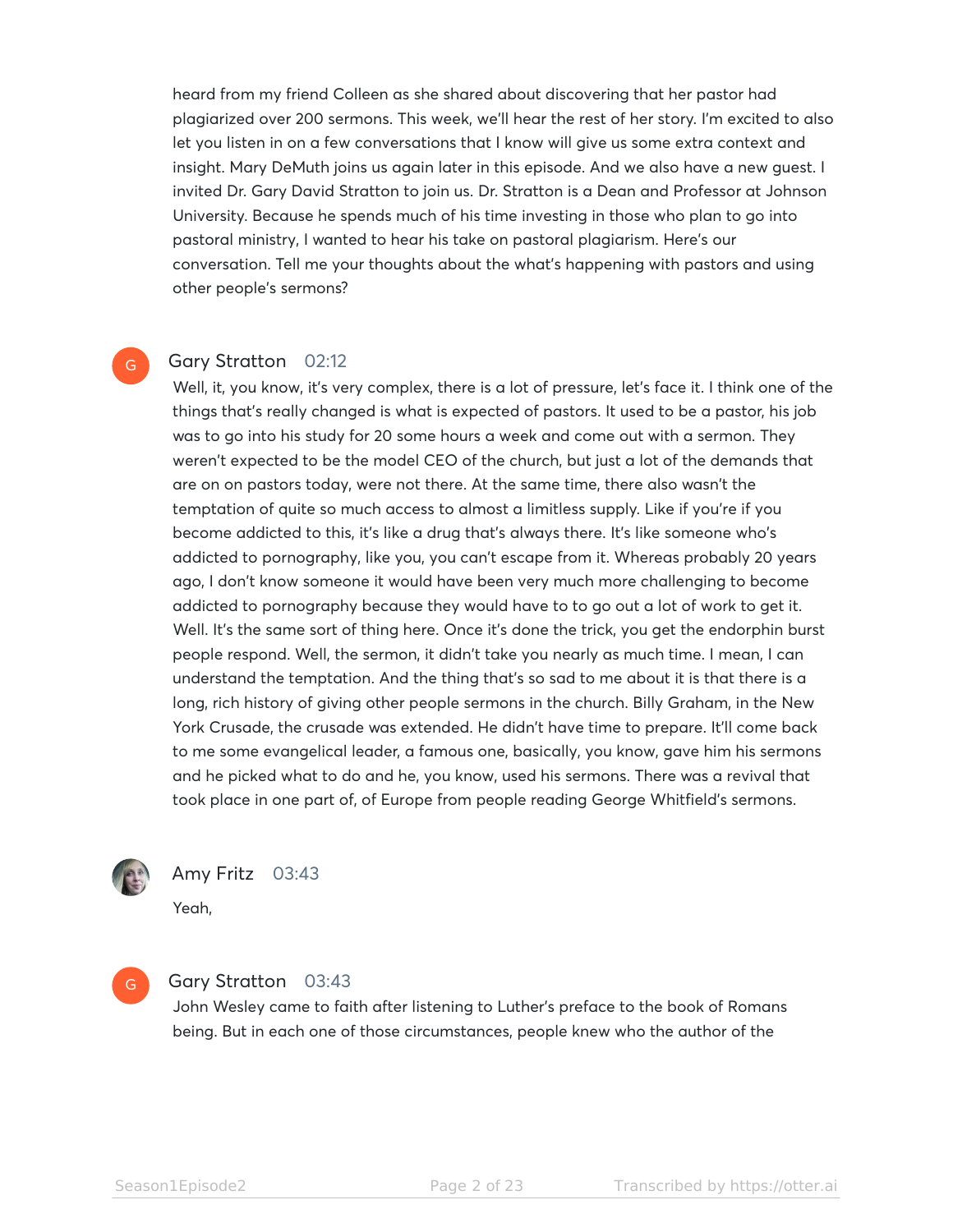material was,



yes,



#### Gary Stratton 03:56

what's happening so often today is someone is basically be just becoming an actor, with someone else's writing without giving any credit to the writers.



#### Amy Fritz 04:05

Yeah. And I feel like there's sort of a generational thing to where some of the seasoned mature members of the congregation didn't really see the problem in it. And I wonder if they're coming more from a context of, well, how can you plagiarize the Bible? I wonder if the difference is preaching has changed. There's a lot more personal stories and in this circumstance, it wasn't real deep exegesis. It was very topical.



#### Gary Stratton 04:42

Yeah, I went back and listened to one of them just in preparation for today and that Wow, it's really well created as a story as a as an entertainment piece, but also, I think, as a moving sermon. But yeah, it's not it didn't look like it was compared. It was done with a concordance in a Bible Dictionary. So



#### Amy Fritz 05:00

What do you think the line is? Where it's just like what's okay? And what is not appropriate?



#### Gary Stratton 05:07

Well, okay, that's not a super easy thing to say. What's easy to say is the general principle in plagiarism is wrong because it's stealing.



#### Amy Fritz 05:16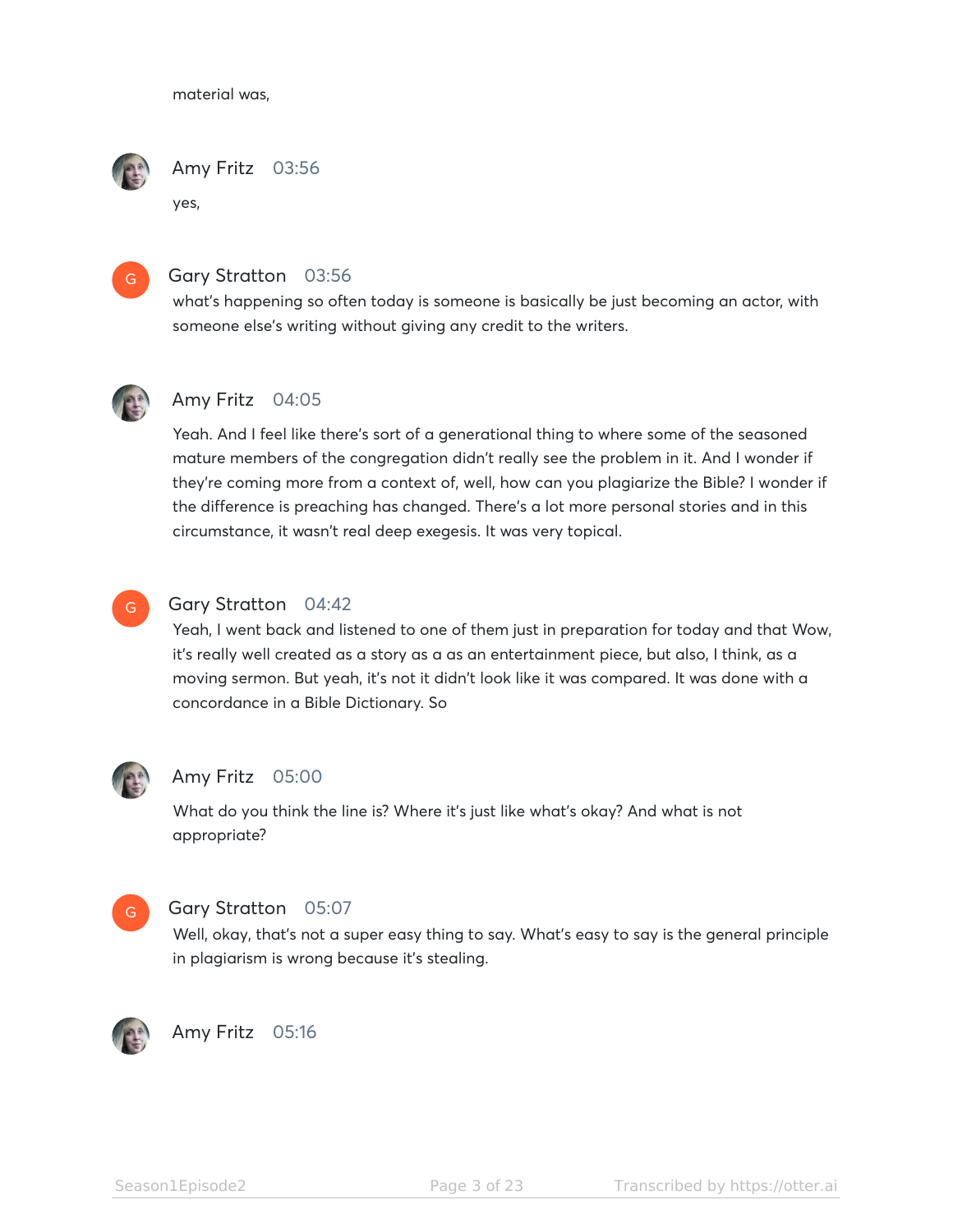Sure,

G

# Gary Stratton 05:16

it's wrong because it's stealing somebody else's ideas without credit. It is a big deal in the academy. I mean, we have programs that students turn in papers that analyze them for plagiarism. You can as an academic, you can literally get in trouble and lose your job for plagiarizing yourself. Without credit, like you can quote something from another book that you've already written and not footnoted that you wrote this someplace else. And that's like a big No, no. So because intellectual property is a really big deal. And your job as an academic is to find a voice and to find something that you're an expertise in. become an expert in that hopefully, nobody else in the world has ever been more of an expert than you are. And there's one little piece of knowledge out there. Yeah. So and so when someone steals that and claims it as their own. And that's the problem. It's not using it. Using it is not a problem. If properly footnoted or referenced or whatever, that's perfectly allowable. That is not plagiarism, that's not stealing. It's when you use something and give the general impression. Or even say that it's your original work. That's when it becomes plagiarism. That's when it becomes stealing. And I don't think that matters. If you're a freshman, rushing to get a paper in and block cutting something you found online, or a pastor that's in a rush block grabbing something online. I don't think there's any real difference between those two. I think they're both wrong. A lot of schools you get thrown out for doing that once



#### Amy Fritz 06:43

before our conversation, I sent an article to Dr. Stratton. This article was written by Bob Russell, retired pastor at South East Christian Church. In it, Russell compared a sermon to a cake. He said, If a person has little or no cooking skills, I'd prefer they buy one from a bakery. Russell went on to say, I know plagiarism is a hot button issue in today's culture. But I'm more sympathetic with preachers than most. Ministry is a difficult time consuming pressure packed job. Imagine having a term paper due every week and having to deliver it in front of hundreds of critics.

#### Gary Stratton 07:22 G

I thought Bob Russell was pretty I'll say. .I'll use the word gracious. Yes, in his understanding. Matter of fact, my fear was I'm not sure that that this wouldn't feel help someone justify what they were doing. And the way he put it. I know he was trying to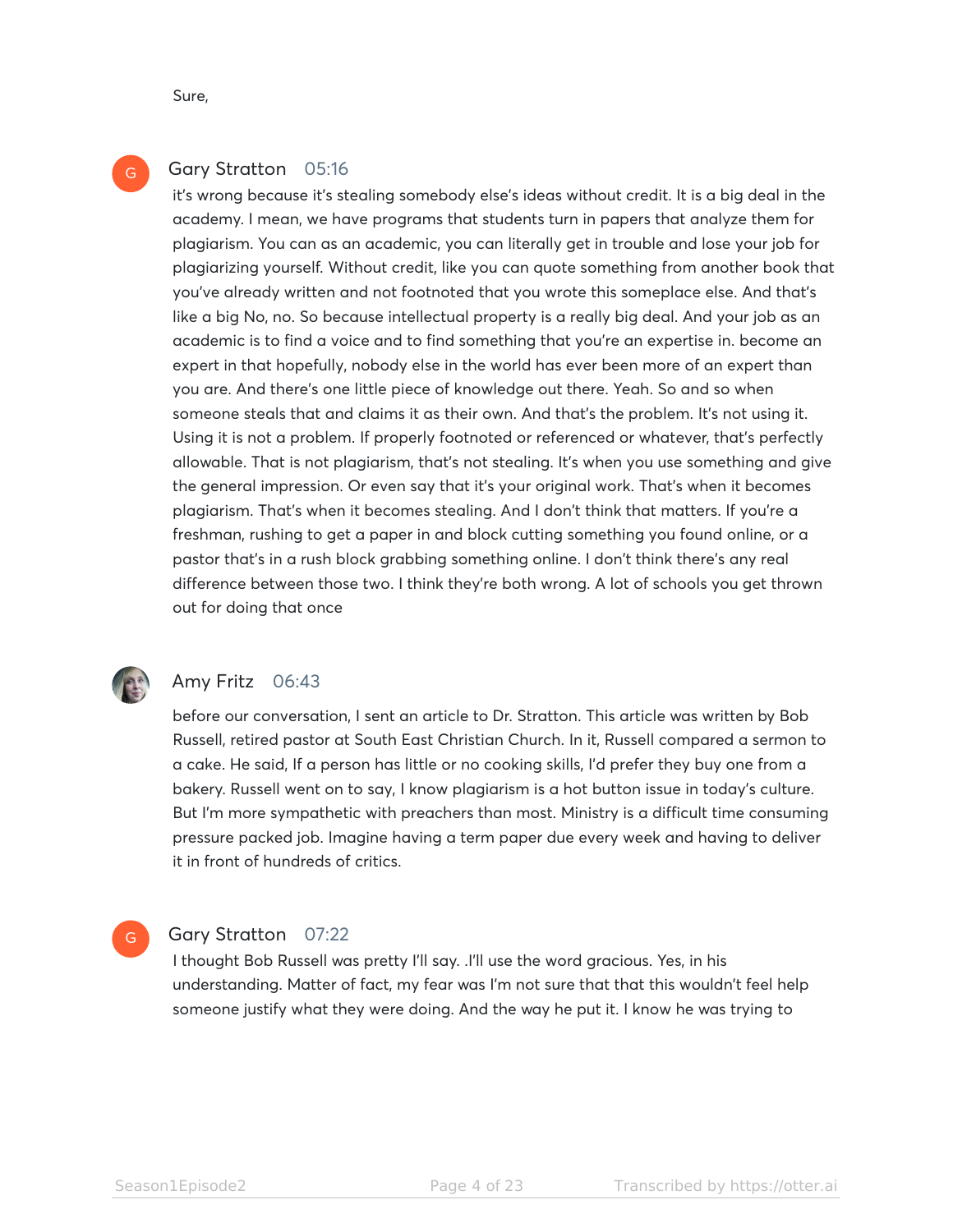

# Amy Fritz 07:36

Right



# Gary Stratton 07:37

to to create a sense of understanding for the pressure pastors were under. Yeah, but you know, I think pastors are under sexual pressure, but I don't think it's okay for them to decide, well, that girl looks pretty, I think I'll have sex with her. I mean,



# Amy Fritz 07:50

yeah,



# Gary Stratton 07:50

no, and you can say there's no difference. You know, there's a huge difference between Well, yeah, there probably are in terms of the immediate consequences of people being hurt. But in terms of it being wrong, morally, Nah,



# Amy Fritz 07:59

I had some of the same feelings when I read that as like, oh, and I didn't know if maybe it was just because I had that personal experience. But I'm like, he's really given a pass to these guys. The timing of that one made me feel like well, maybe someone asked him about our specific church situation, I would not be surprised.



# Gary Stratton 08:17

Oh, I wouldn't. I wouldn't be surprised,



# Amy Fritz 08:19

This world is small, although this pastor has now gone on and he is pastoring a church again, and maybe they know and understand and have an understanding and agreement. So like, if you're on an elder board, what if the elder board says, Hey, we're fine with it? We're good if you use someone else's sermon?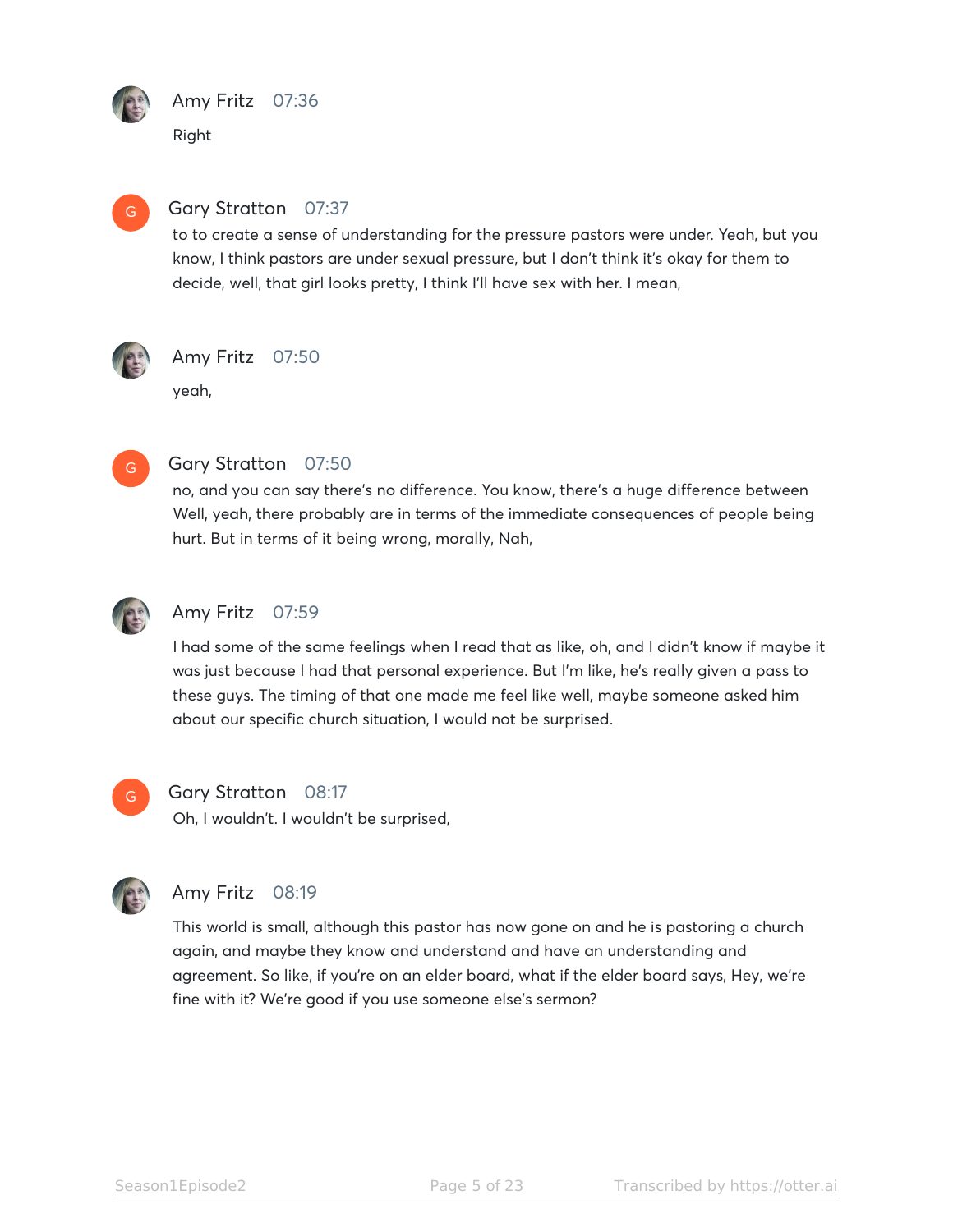#### Gary Stratton 08:36

Well, once again, I could see an elder board saying that. Well, you're really good at delivering, you're not so good. I mean, we'll put together a writing team for you. There's nothing wrong. You know, the fact that, you know, Conan O'Brien doesn't come up with his own material. Tom Hanks doesn't write his, you know, the scripts and the lines he delivers. I mean, that's fine. But those people that are doing those things are credited for it. They're valued for it. They're compensated for it.



G

Amy Fritz 08:59

Yeah.



#### Gary Stratton 08:59

So if a church said elder said, you know, we're, you can just beg, borrow and steal the steal part maybe not so much.



#### Amy Fritz 09:08

Yeah.



#### Gary Stratton 09:09

Yeah, we'll put some disclaimers on it in a way that people understand that you're drawing from a lot of sources, but you're not allowed to just, you know, take an entire sermon from someplace else and deliver it without that being credited. I mean, I, I suppose. Here's what my problem even with that would be there is, I hope, a profound level of trust that's established



#### Amy Fritz 09:31

Yeah.



#### Gary Stratton 09:32

Between a congregant that chooses to come under the teaching of a pastor. Whether they be male or female, Pentecostal or Church of Christ or something in between. That I understand that what you're sharing is not just coming out of your head. That's coming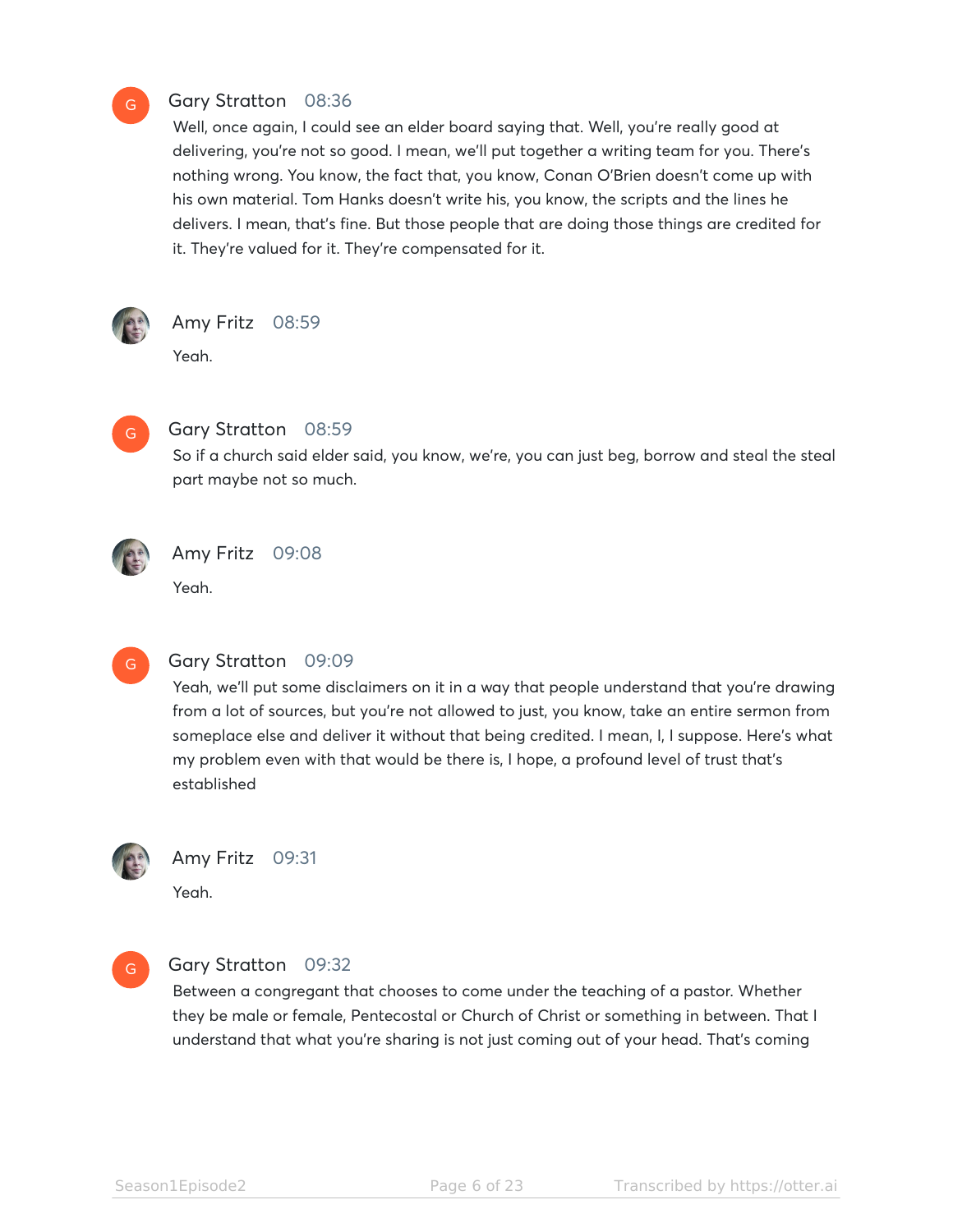out of your life. That used to be a really, boy if you want to get a great turn on this I mean, one of my mentors I feel like in my early ministry was Charles Haddon Spurgeon. And his Lectures to my Students, and you know, for him, it's the question is not preparing the sermon, the question is preparing the preacher. Are you the kind of are you in the state with God that you are a conduit between heaven and earth to bring the Word of God in a way that would be transformative in someone's life and not just informative or entertaining?



# Amy Fritz 10:25

Yeah.



# Gary Stratton 10:25

And so I have a lot of trouble. I would even have trouble with with the the understanding of what's going on in preaching what's going on. If preaching is a sacrament, which I think it is,



# Amy Fritz 10:35

yeah,



# Gary Stratton 10:35

not just a gig, I would have some trouble with it. Even with under the leadership of your elders, you said, yeah, that's okay.



# Amy Fritz 10:42

Yeah,



# Gary Stratton 10:42

even if you didn't break any strict plagiarism rules, I'd still say there's something disengenuine. going on here.



Amy Fritz 10:52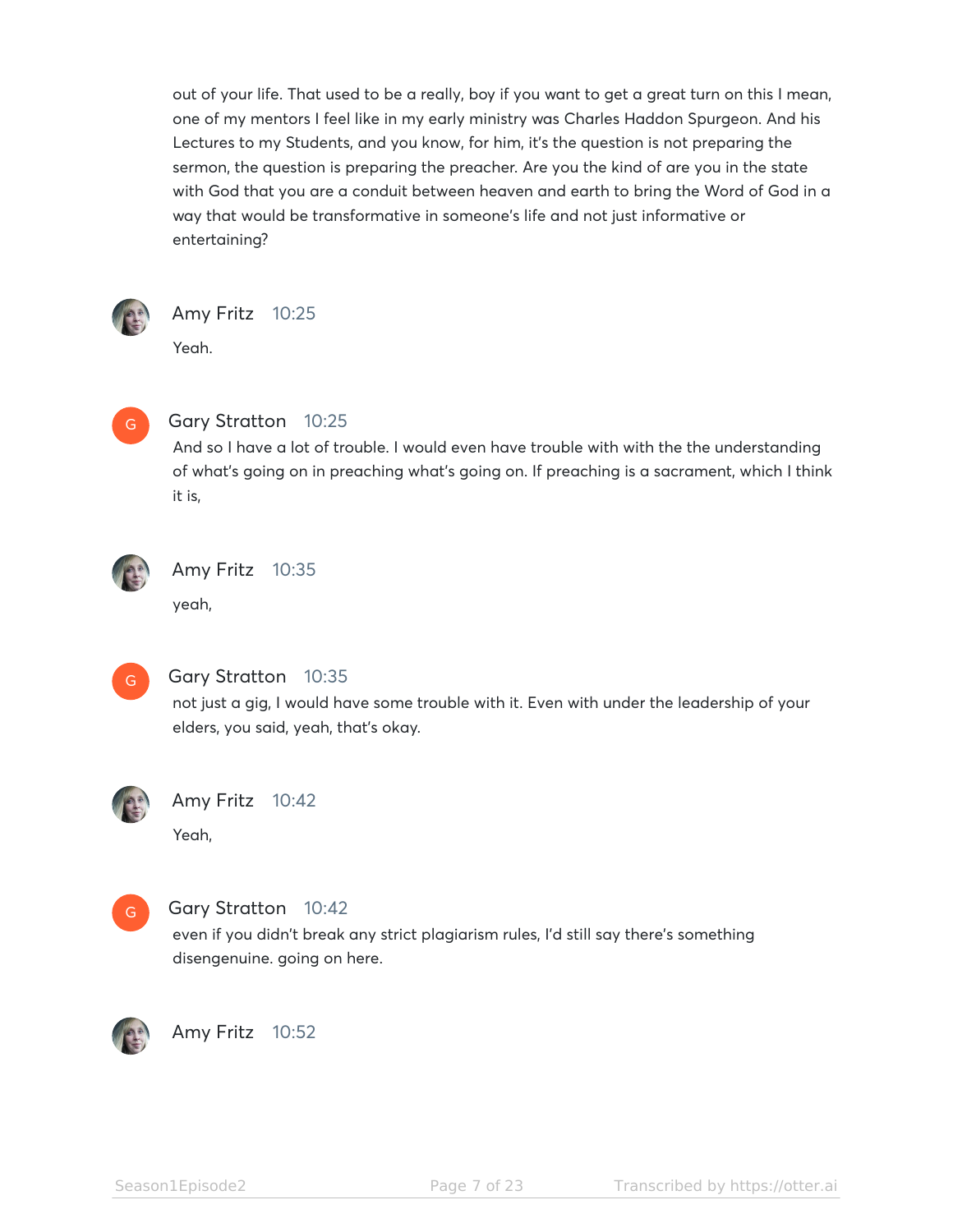Yeah. Well, and I would think that each unique community has its own needs, I would hope the pastor would be seeking the Lord, like, what do you have to say, to this community. What does my church need to hear from the Lord? What can I show them from God's Word?

#### Gary Stratton 11:10

Yeah, I agree. And I agree, as the church gets bigger, I'm sure the temptation is well, I can't meet the needs of all these people individually, you know, but to me that Spurgeon arguably had the first mega church in the English speaking world, and he managed to preach once every Sunday morning, once every Sunday night. And then, I love this, every Wednesday night, their prayer meeting, he would preach, but he always preached spontaneously, he would speak that the direction of the Lord based on what he thought that his congregation needed that night.



 $\boxed{G}$ 

### Amy Fritz 11:38

That's a lot of preaching. He probably wasn't creating social media posts and writing books.



#### Gary Stratton 11:44

And no, he probably wasn't, he was, you know, diligently, you know, went to bed, threw people out of his house, you know, at an early hour, because he didn't feel like, if he wasn't up praying when the peddlers started going through the streets, you know, his wife said he would, you know, he complained to himself, like, How can I be ready to go be an ambassador for God, when the the shoe shoe makers and street vendors are out on the street before before I'm in my study, praying. But he would have been out of the tradition, that half of the time that you spent in preparation for sermons should be in prayer. And half should be actually the writing of the sermon, Spurgeon and most Christian leaders before, we'll get to the key date in a minute, believe that unction, or the anointing of the Holy Spirit, was the more important thing to have to transform people's lives. You know, they all had the Bible, they could all go home and read it It was and it wasn't tickling their ears. That it was actually a spiritual transaction, a spiritual gift that was imparted. I have watched that function, how spiritual gifts function in a very different way than the natural gifts. I've seen people who are incredibly gifted communicators. But you know, deader than a doornail spiritually and admittedly so. You can learn a lot from him up here. But it's rarely transformational. Where people that aren't even talking on a spiritual subject who are deeply connected the Lord, it just has a transformational edge to it.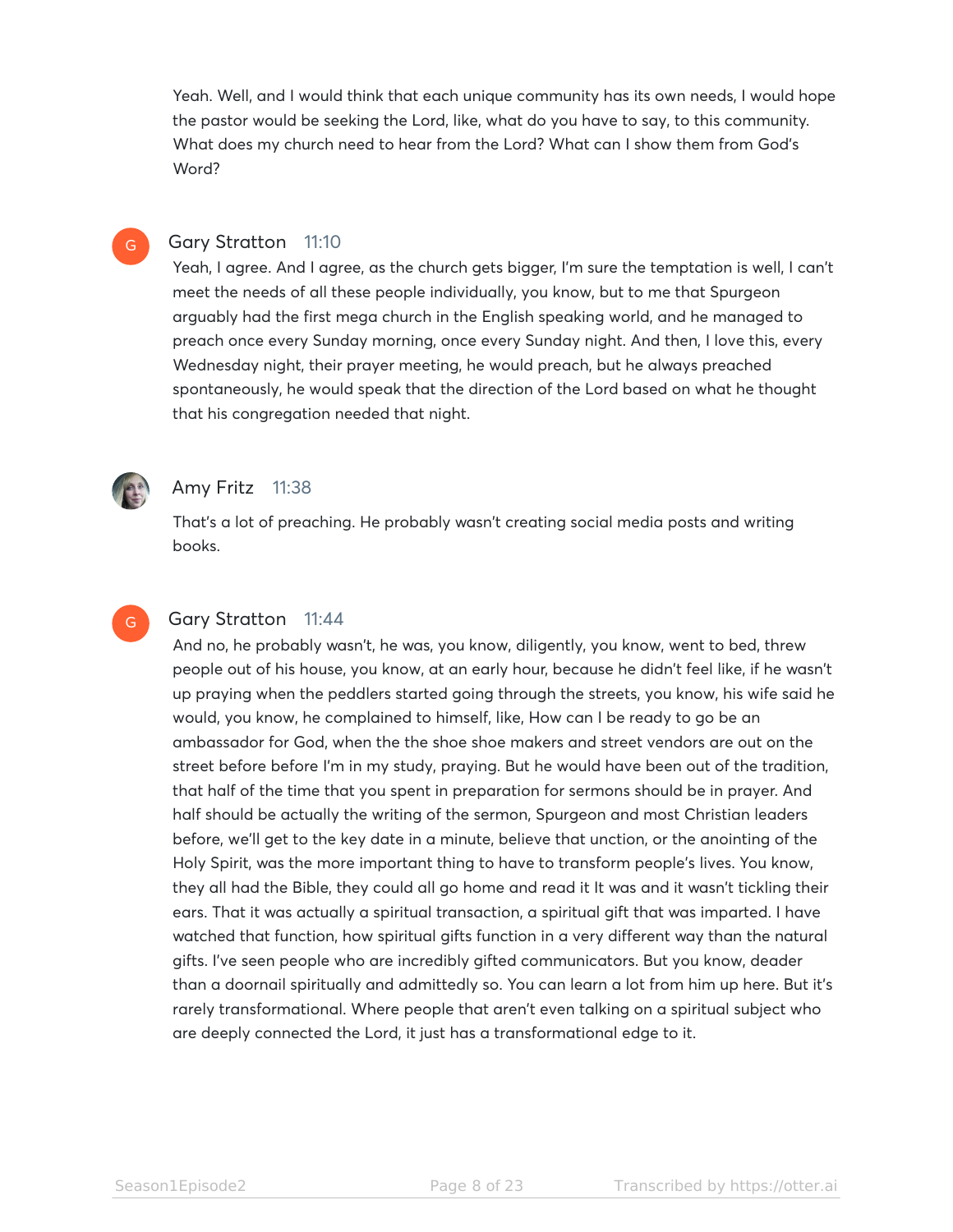

# Amy Fritz 13:14

Yeah,



### Gary Stratton 13:15

that's what I would like to see in someone who's preaching the Word of God.



# Amy Fritz 13:19

Yeah.



# Gary Stratton 13:20

Our very first ministry we are part of, we went to a leadership conference, and the speaker was not, was a local pastor, but he wasn't from our ministry, but and he gave this really the series of three really, you know, great works. So I got home from the conference. And I think it might have been Leadership Journal that a leadership magazine came in, and I opened it up, and all three talks were in there. And he'd never mentioned in that kind of thing that you talked about when someone shares a story, as if it was their story and tweaked it with their things. But it's not even like it wasn't even their story. You know, I remember going to my area director, kind of head of the conference, and saying, you know, like, showed him the article talking about things as well. I'm sure he just forgot to tell us where we got it. Well, fast forward 10 years and one of these bizarre things, you know, that happened. I was leaving a university to go teach at another university. I won't, I was surprised to learn that they had hired as my replacement, this pastor, and it says, because he's got such a big speaking ministry and speaks all over the country speaks to college students, and he's it'd be so good for us. And then I wasn't, you know, there's 3000 miles between and didn't think about it much later. But I was talking to a friend I mean, not that many that that long later, the same place. So within seven years later, who somehow this person's name came up. Wow, we finally got rid of that guy. It was he was just so terrible to have around so centered and full of himself. And then finally we just caught that everything he was saying was plagiarism. And I just thought, Man, what if, because he was relatively young. When he was spoken at this conference, Sue and I were at what if that area director had the balls.



Amy Fritz 15:02

Yeah.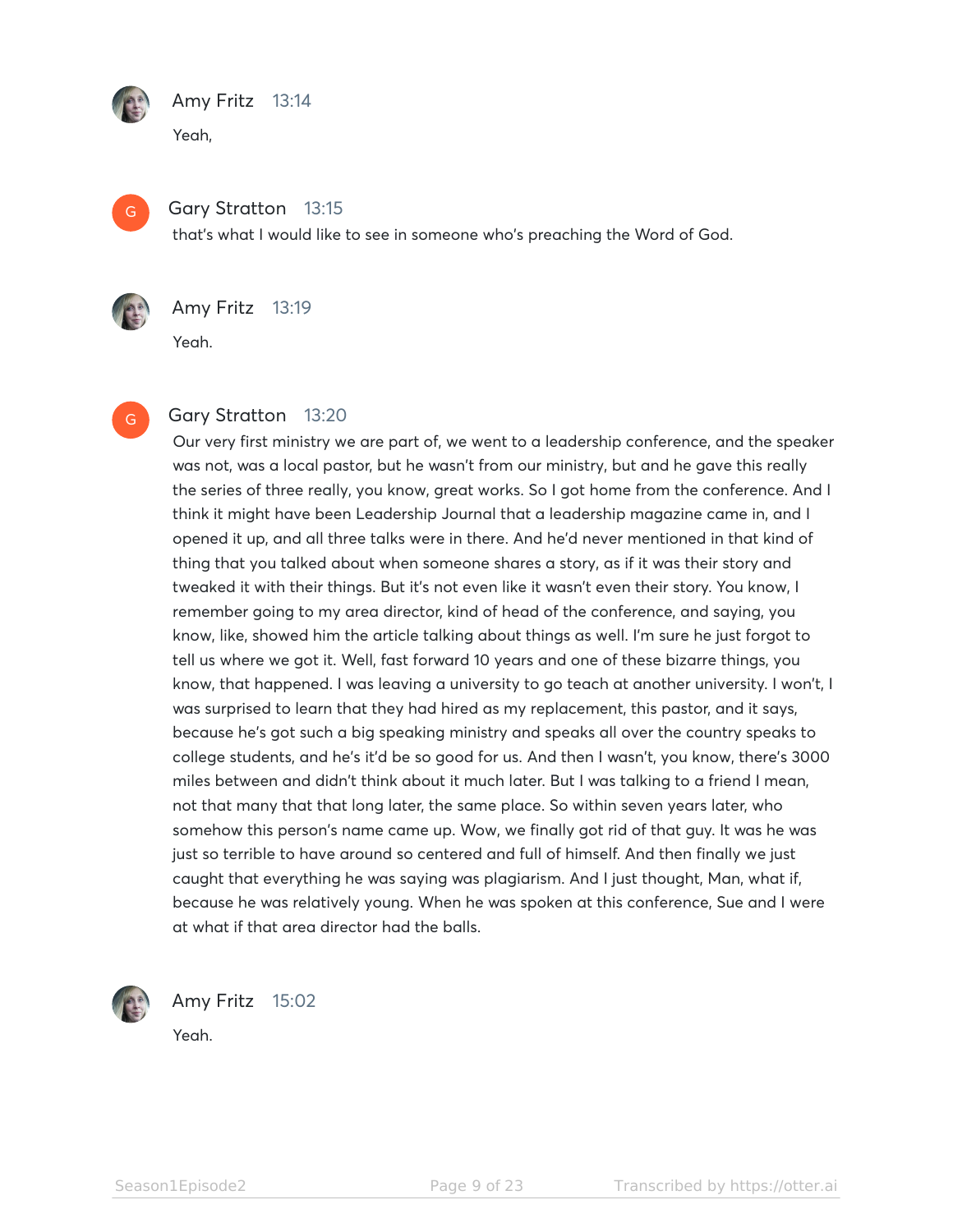#### Gary Stratton 15:03

To go confront him? And, you know, would it you know, would it have knocked him upside the head? Would he have, you know, realized what he's doing? Would he have fallen out of that addiction to praise and adulation that you don't deserve? I don't know. But I just think of all the people that have been crushed and hurt by all the horrible things that have gone on in the church and embarrassed church ministries. And I'm just so grateful for you, Amy for for being a voice in the wilderness, reaching out to those that are hurting and saying this is the way walk in it.



 $\overline{G}$ 

#### Amy Fritz 15:41

About a year after our situation with our former pastor, I emailed a couple of local pastors to ask their thoughts. Two responded. One was very clear. He said he had spoken to her former pastor and that he believed this pastor was profoundly disqualified to be a minister, the other pastor who responded hedged, and said he couldn't really speak to the situation, but that it was really hard for pastors to credit every single idea they have. He did say that sharing stories as if they happen to you when they didn't, wasn't alright. But he was very hesitant to weigh in. His response left me feeling confused and gaslit. Being a local pastor, he did know exactly what happened in our church. It wasn't the response of a shepherd. It felt like the response of someone who felt more concerned about people questioning a pastor than they were concerned about people hurt by this unmistakable deceit from this pastor. Today, I have lots of feelings. Honestly, I'm sad. As I was researching for this episode, it hit me just how common it is for pastors to use other people's sermons without giving attribution. If it's perfectly acceptable, why aren't pastors telling their congregation the sermon is from Mark Driscoll or the sermon is from Brian Jones, or Bob Russell? If you're preaching someone else's sermon, and someone comes to you, and thanks you for the sermon telling you how much they appreciate it, do you let them continue believing that it was your own work? Isn't this dishonest? I have some really, really complicated and sad feelings about the whole thing. When we last left Colleen, she had just shared what had happened when her pastor came to meet with the church staff and a couple of elders to confess his plagiarism and apologize. Instead of apologizing, when the time came for him to talk, he walked out of the room and left them all there dumbfounded. After they got over the shock, one by one, each of the staff members opened up and shared about the dysfunction that had been happening behind the scenes in the church office.

#### Colleen R. 17:52

I felt terrible for those people that I knew and loved that had been sat through, you know,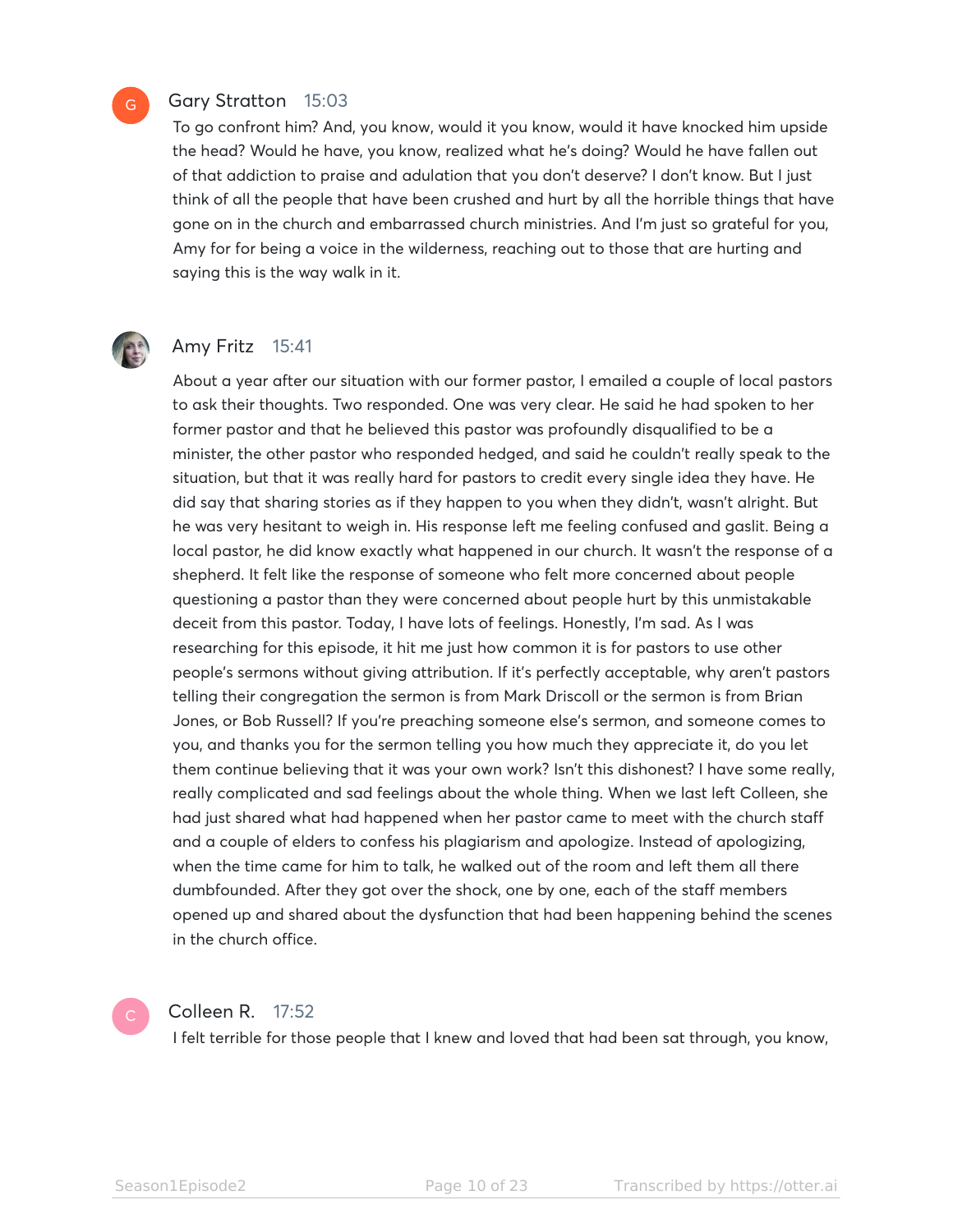had sat through all of that. I was grateful, because I knew that this might come to a very abrupt end. I also kind of felt validated, because he showed his true colors.



# Amy Fritz 18:12

At the end of that week, the elders invited some of the church volunteer leadership to a meeting to hear an important announcement. Nathan and I gave Colleen a ride to that meeting. We had no idea how the people there would receive this news.



#### Colleen R. 18:28

You were nervous and, you know, but grateful at the same time because you guys knew what was about to happen.



#### Amy Fritz 18:35

Yeah, we were all I think we were probably talking about how we were gonna have to pretend like,



#### Colleen R. 18:40

yep, so we sat in this meeting, we read the statement from the church that was very well written.



### Amy Fritz 18:47

During this meeting, the elders shared the lengths they had gone to to work with the pastor, and how he had refused to cooperate at every turn. He also shared that when they had talked with the staff after the pastor left, that the staff was in unanimous agreement, that it was the right thing that the pastor was gone. This elder also shared that the church was still providing salary and benefits to help the pastor and his family during this time of transition,



#### Colleen R. 19:15

where they named my family me and my husband, as the family to protect our identities, which was great, but the absolute vitriol, is that the right word for it?That came from some members of the leadership in the church, against this family. It was during the meeting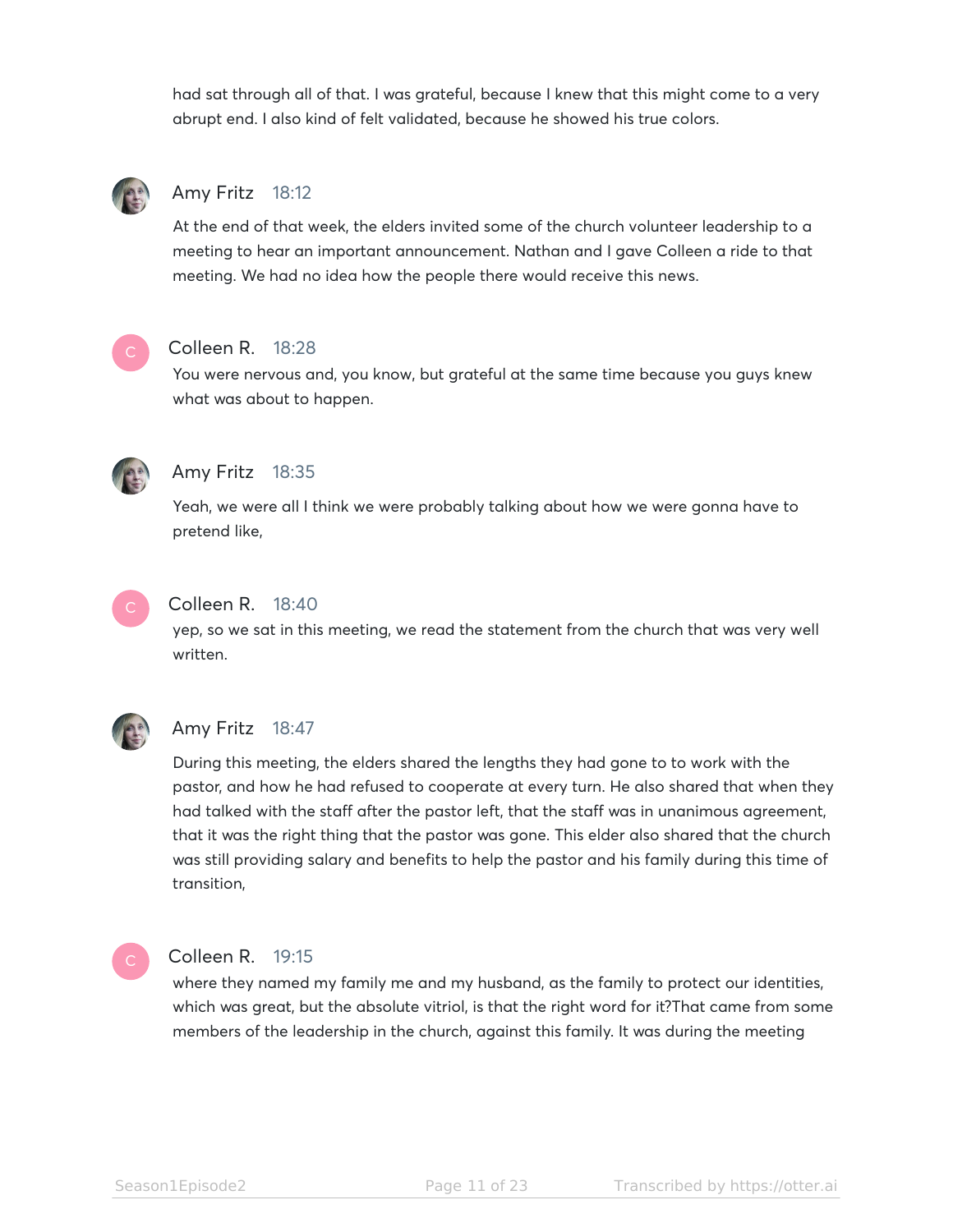after they had read the letter. They opened it up for questions and I mean, my stomach's in my hearts in my stomach. I am listening to these people like attacking "the family", which was me and it was incredible because one of the elders stood up and stopped it and they said "No, these people protected this church and they risked a lot to protect this church." It was still such a shock to me, though, how vicious people were



# Amy Fritz 20:11

that next day, the entire congregation was told the news, Colleen had hoped she would feel freedom now that the truth was finally out. But that feeling of relief was short lived.



# Colleen R. 20:23

This was going to be a secret I had to keep for a long time,



# Amy Fritz 20:27

right? Because probably initially you thought I need to keep it until the word is out that's what happened. Right? His leaving. But you probably had this moment, like at that meeting where you're like, oh, maybe it's not time.



#### Colleen R. 20:45 Yes,



# Amy Fritz 20:45

For our name to be out there. And I actually think that was a very wise decision. I think it could have distracted from the actual issue at hand.



# Colleen R. 20:55

Yes. Because not only did we not know what he would do, finding out but we also didn't know what other members of the congregation would do. Yeah, but often, the truth tellers, as we know, are blamed. They're the ones who are raked through the mud. They're the ones who are dragged, you know, behind the tractor and tarred and feathered. That's just what it is. And it shouldn't be that way. I lived that life for a very long time.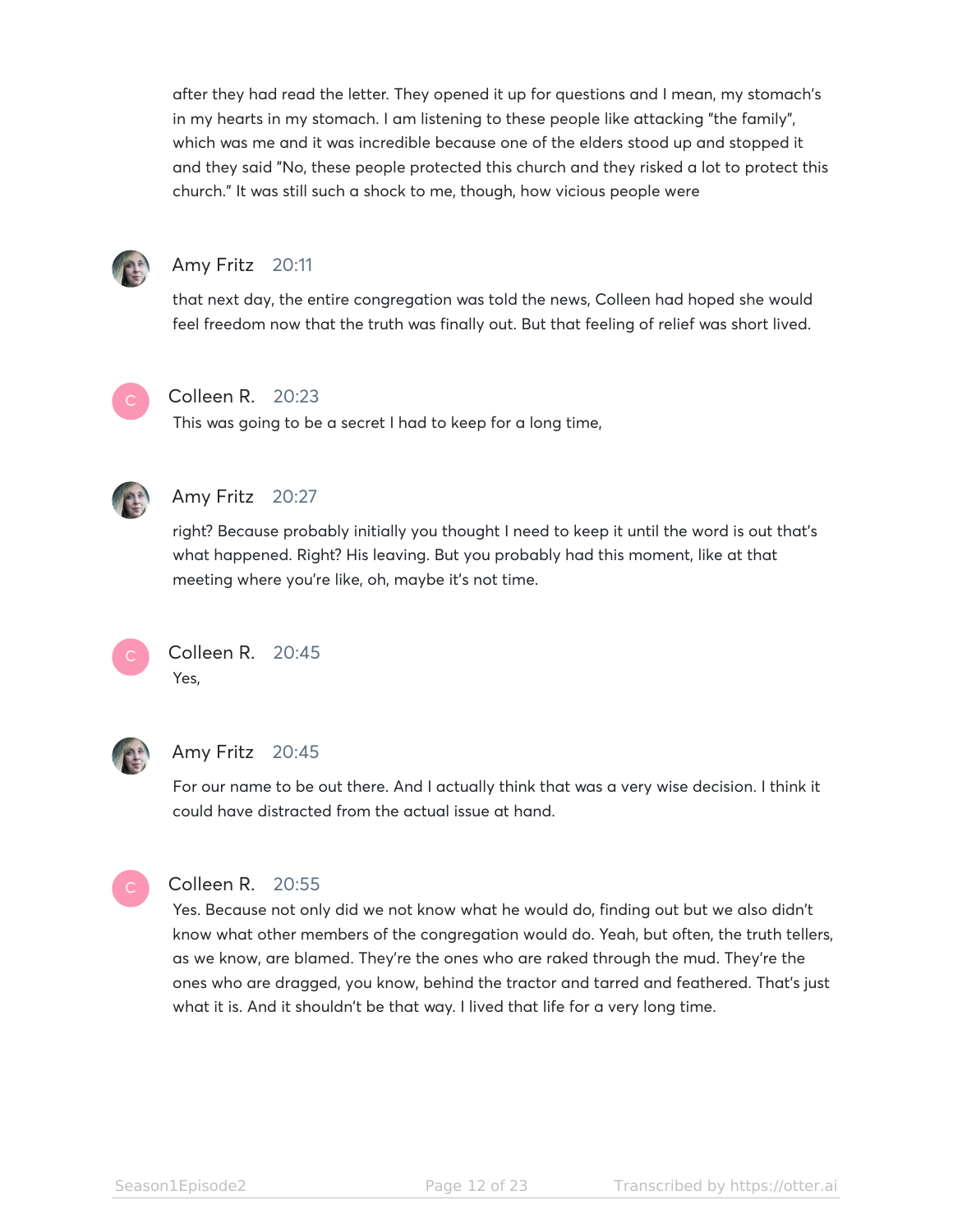

# Amy Fritz 21:23

As we're talking about this, people probably are understanding that you're no longer at the church. Why did you go What was it? Was there one last thing?



# Colleen R. 21:35

Part of it was my guilt that kept us there. I felt like I had to support the church because I was the one who created the chaos. I've since learned, that's not the case. Visiting another church and me feeling the freedom of being able to walk into church and not have to lie about who I was. Because I was having to walk in and pretend everything was okay. And everything wasn't okay.



#### Amy Fritz 22:03

One of the most confusing and painful parts of this experience was that after the initial announcement of the pastor's termination, the church leadership never addressed this issue publicly, again, there seemed to be resistance to looking back and doing a post mortem. It felt like they wanted to move ahead as if nothing had happened.



# Colleen R. 22:23

The church was hurting.



# Amy Fritz 22:25

Yeah.



#### Colleen R. 22:25

And they did nothing to handle the church's hurt. We've got to go. But I still wouldn't go. Our friends, best friends, came into town from Florida. They said, "We are taking you somewhere else to visit church today."



#### Amy Fritz 22:42

These friends wouldn't take no for an answer. They told Colleen and Brian to choose a church and they would go with them.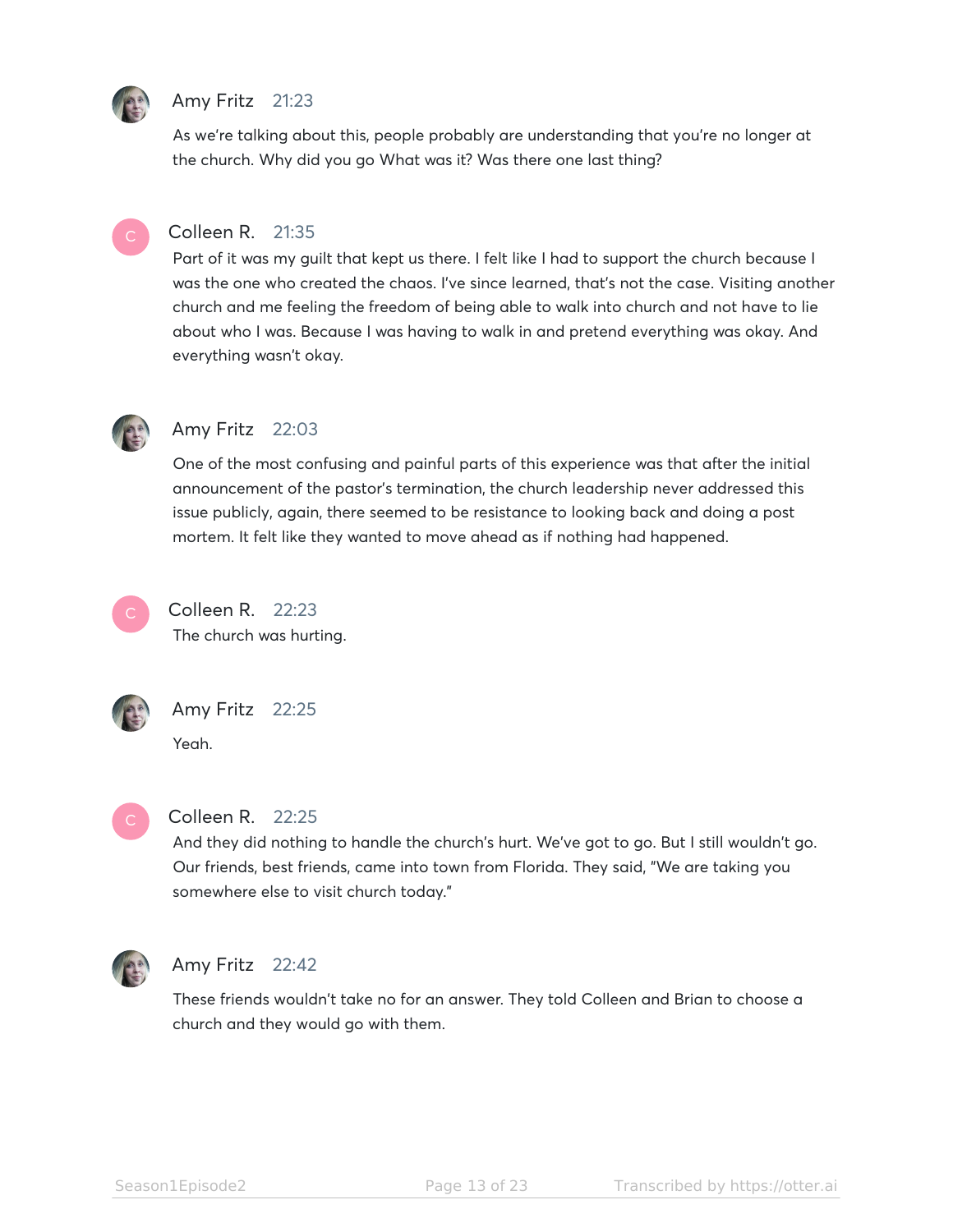

#### Colleen R. 22:49

God spoke directly to my heart and said, it is time for you to go. They knew. I knew. By the end of the service when I am literally sobbing like ugly cry sobbing, they knew that they had done. God had worked through them that morning, and I get emotional when I think about that. Because that was when I was released from all of that guilt, all of that obligation.



### Amy Fritz 23:14

Yeah.



# Colleen R. 23:15

That I felt and it was God saying go, it is time for you to go.



# Amy Fritz 23:20

I asked Colleen what healing look like in the aftermath. What is church PTSD look like for you?



#### Colleen R. 23:27

Yeah, gosh, every time you walk into a church space, or a church group, you are constantly vigilant. You're constantly on edge. I'm always wondering, okay, is this the real deal? Are these real people? Can I trust these people? Can I trust this preaching? Can I trust that if I get involved I'm I'm going to be okay? I mean, there's things where I will see an image from a church that isn't even mine. That looks similar. I mean, there was one that came from a local church, and I remember calling you going, Oh my gosh, no, you and I stopped and listened to it. Because we had to God led us to where we are now currently. I didn't really get very involved. I volunteered a little bit here and there really spent that time healing, just trying to find my way back to the relationship with God. I had.



# Amy Fritz 24:23

As we talked, I asked Colleen At what point she realized that this church experience was spiritual abuse.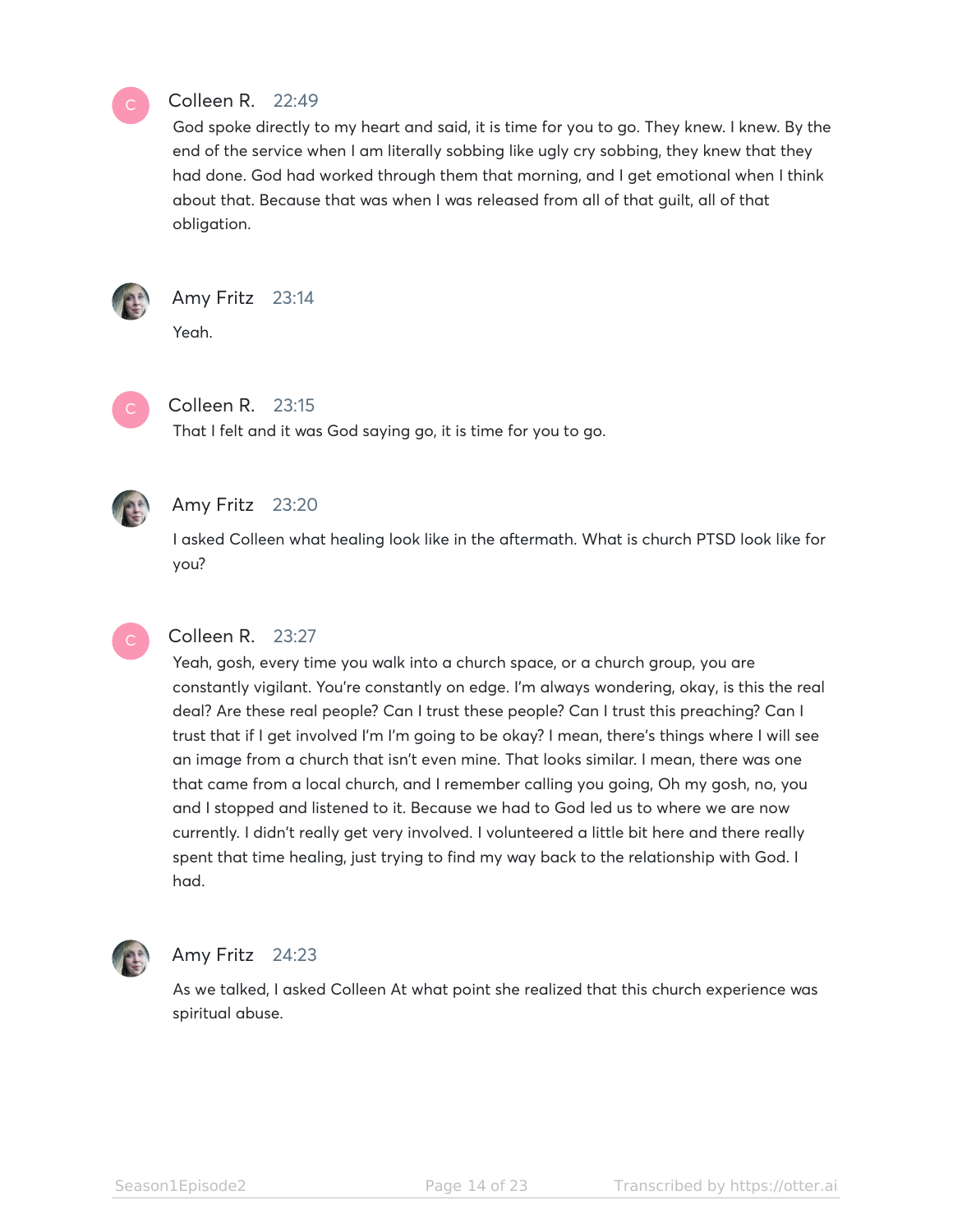

# Colleen R. 24:30

That took a long time because at that point, I had not really understood or had heard that term, your education of the topic, your discussion with me a few other people in my life, some other things coming up in other churches in the country. And then doing some research and my discovery like through you of Wade Mullen who is amazing.



# Amy Fritz 24:56

Yeah.



# Colleen R. 24:56

has such a grasp on the topic.



# Amy Fritz 24:58

Yeah. With the pushback Colleen had already received, I wanted to know why she would want to speak about this. Is this just cancel culture? Here's what she said,



# Colleen R. 25:10

You know, my story could help someone, it could give somebody the strength to stand up and say, I won't do take this anymore.



# Amy Fritz 25:18

Right. There are people that say, why would you even want anyone to know about this? Doesn't it just make the church look bad? Doesn't it just make people not want to get to know Jesus?



# Colleen R. 25:33

Why would any person want to share any abuse story, there are good, healthy pastors and shepherds of their flock.



# Amy Fritz 25:43

Do you think you can recognize that easier now,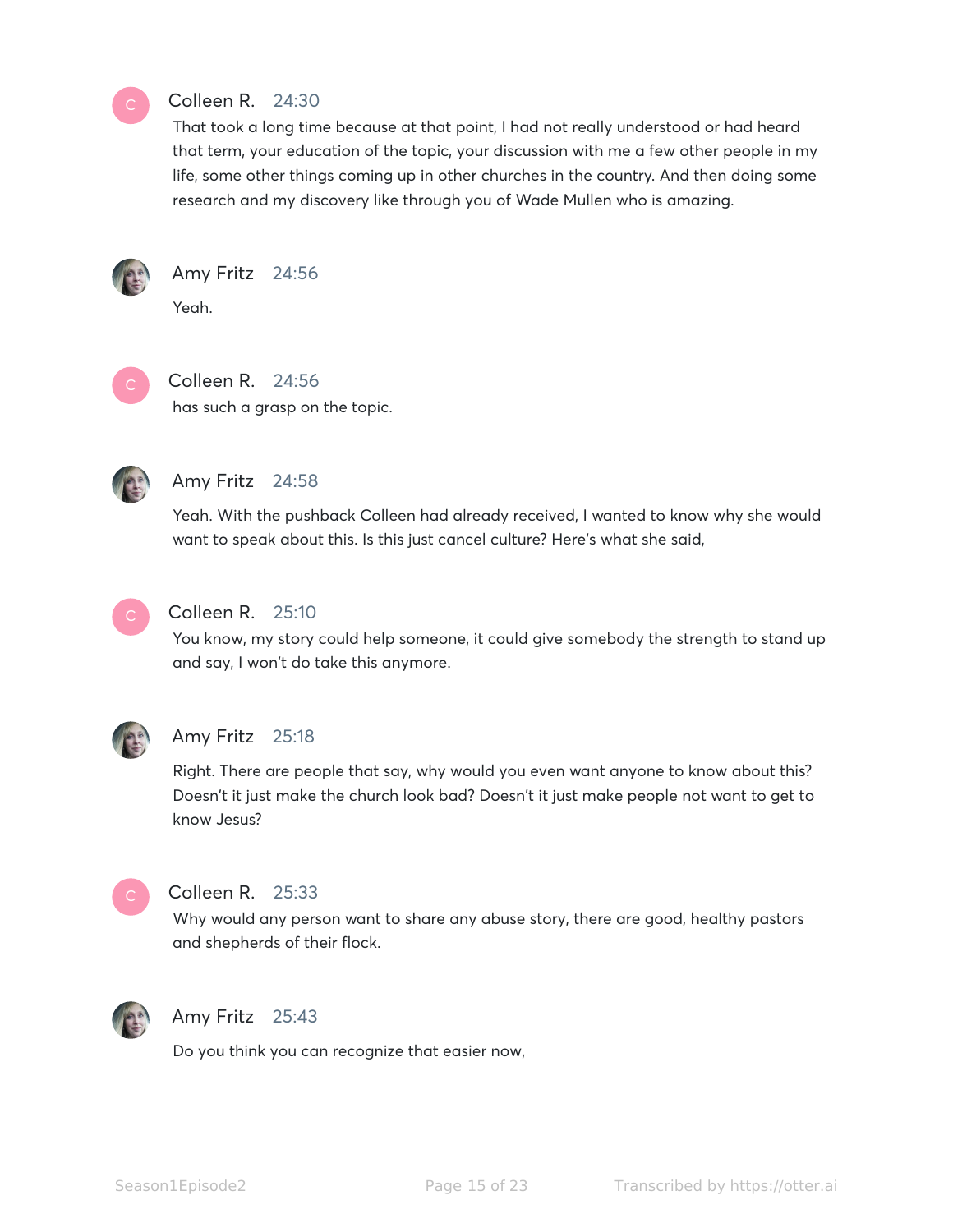#### Colleen R. 25:46

my radar for that stuff is very strong.



# Amy Fritz 25:50

Or maybe that's one of the gifts of going to church hurt is that you realize that you can't build your faith on your pastor, when you make your living as somebody who represents Christ, the consequences can be and should be a lot more far reaching.



#### Colleen R. 26:07

But that's that's the nature of being a church organization, business that aligns themselves with Christ, whether your nonprofit for-profit, whatever it happens to be, you're aligning yourself with an all powerful God.



# Amy Fritz 26:24

Right.



### Colleen R. 26:25

And when you mock that, those consequences are very large, God still moved through it. Yes, he did. It doesn't excuse it, I see it so much, especially recently, with people speaking out and about the church abuse that has happened is the idea of that we start excusing their behaviors, and oh, but they were but look at all the work, they did. Look at all the people, they helped. Look at all the people that were saved at the church. That happened despite this preacher, and that is what I have clung to, for a long time.



#### Amy Fritz 27:06

You know, some people want to say, Let's not talk about it, because it's just gonna hurt the church. And I say, let's talk about because the church has already been hurt, whether or not we talk about it,



#### Colleen R. 27:21

there is redemption, there is peace, there is reconciliation, there is hope. The hope is what should shine through. And that is why I would still tell my story. If somebody asked me,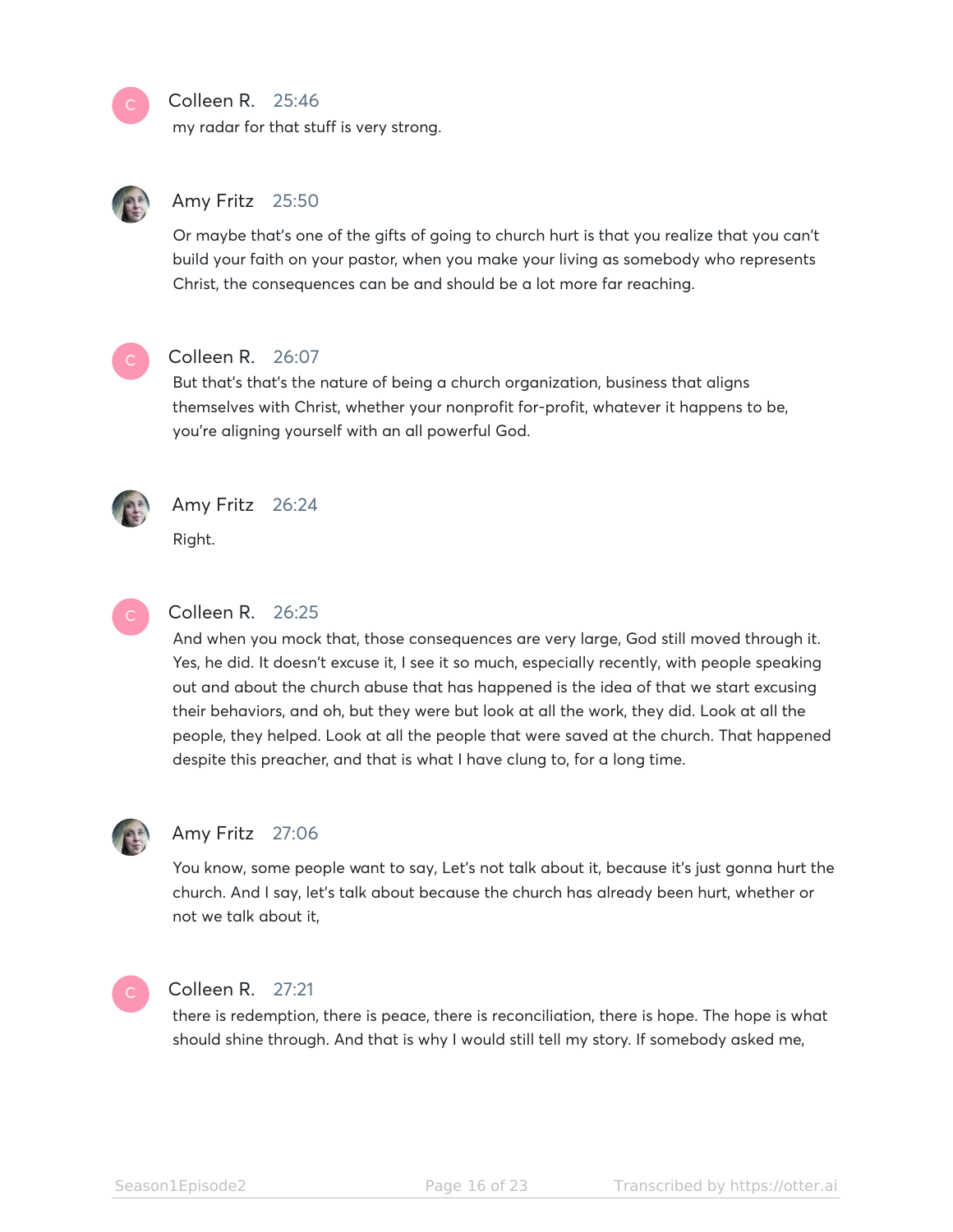well, you're going to hurt the church. I don't know how love and hope can hurt the church. He walked me through this valley. I don't know how that testimony could hurt the church. But if I tell my story, and somebody is dealing with church hurt in their life, and my courage, if that can give them that courage to step out on faith, and either bring it forward or even just step get out of it, then I have done Kingdom work.



# Amy Fritz 28:06

My final question for Colleen was this, what would you say to someone who is in the middle of a painful situation, and they just can't find it in themselves to darken the door of a church?

# Colleen R. 28:18

you're making me cry. They're not alone. And this is very, kind of a trite answer. But don't give up. Grab a friend, and hold on tight. Find somebody that you trust, and bring them with you. But also, I'm gonna say this, give yourself time, spend the time in the hurt, feel the hurt, and then feel that little ounce of strength that's telling you to keep trying, really, it was the fact that I had surrounded myself with people who believed me. who encouraged me. And who wouldn't let me give up. For somebody going through the middle of it. The biggest thing is, is you're not alone.



# Amy Fritz 29:06

Coleen's story blends beautifully with the words Mary DeMuth shared with me about healing from this kind of painful situation. We talked about what the timeline looked like for getting over something like this. And we talked about the question of gossip, and how that plays into the narrative when someone tells their story of how they've been hurt.

#### Mary DeMuth 29:25

Well, I think about all the healing that I've gone through my own life. The lion's share of that healing came in groups of one or two or three. Of me plus one or two or three of people listening and praying. That's how simple my healing journey has been. Have I gone to counseling? Absolutely. I've gone to counseling. Have I done trauma therapy? Yes, of course. I've done that. But the lion's share of it was just one on one one on two people loving me listening to me and praying.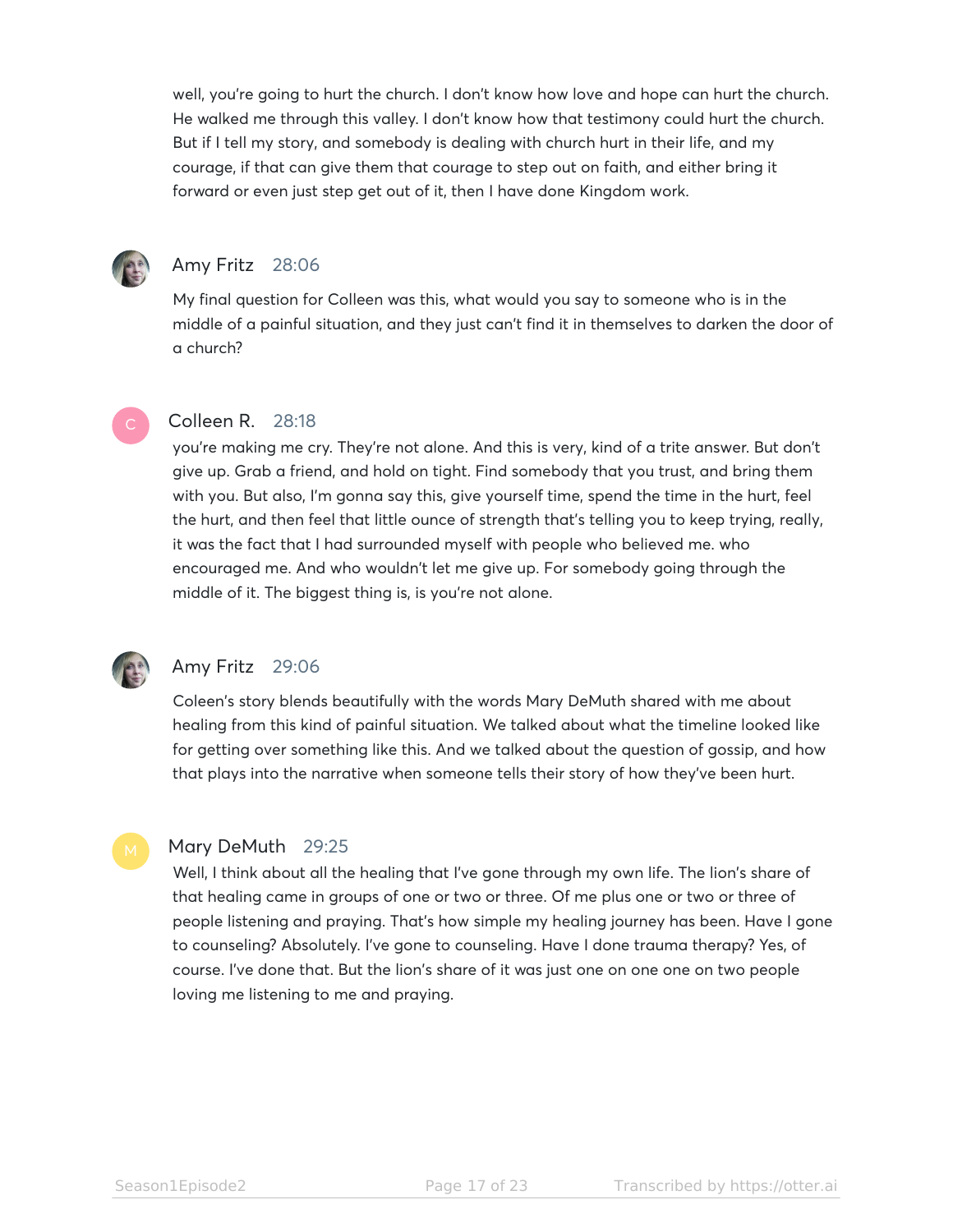

#### Amy Fritz 29:55

How long does it take like people will say Yeah, 12 months I'll be fine.



Mary DeMuth 30:03 38 days?



# Amy Fritz 30:04

I wonder, is it linear? Are there steps we go through? If we just check off the boxes? Am I gonna feel safe again?



### Mary DeMuth 30:12

What's it look like? One of the things I talk about in The Wall Around your Heart is that God uses the very thing that wounds us to heal us. And



# Amy Fritz 30:22

you don't want to hear that.



#### Mary DeMuth 30:23

I know, it's just a really sad truth. Here's what I'll say, if you've been wounded in negative community, even though it's excruciating, if you can identify one safe person, that safe relationship, in relationship you will heal. When you're, when you're broken in relationship, really, the only way to heal is through the same means- through a good relationship. So broken in negative community healed in good safe community. And is that a risk? Absolutely that's a risk. Because usually when you've been wounded by a leader, you thought you knew them. But you have to kind of go back to the people who you really know. And take another little step of trust of someone who has demonstrated their trustworthiness over the years and begin to process with them. And I've told audiences this so many times an Untold Story NEVER heals, you have to let it out. If you are quiet about it, and you never talk about it, you will not heal it because it's untold, it's not let out into the light. It is not something that can be processed, prayed through, talked about. You have to do that. And you cannot do it on your own. And I'm so sorry, that that's the truth.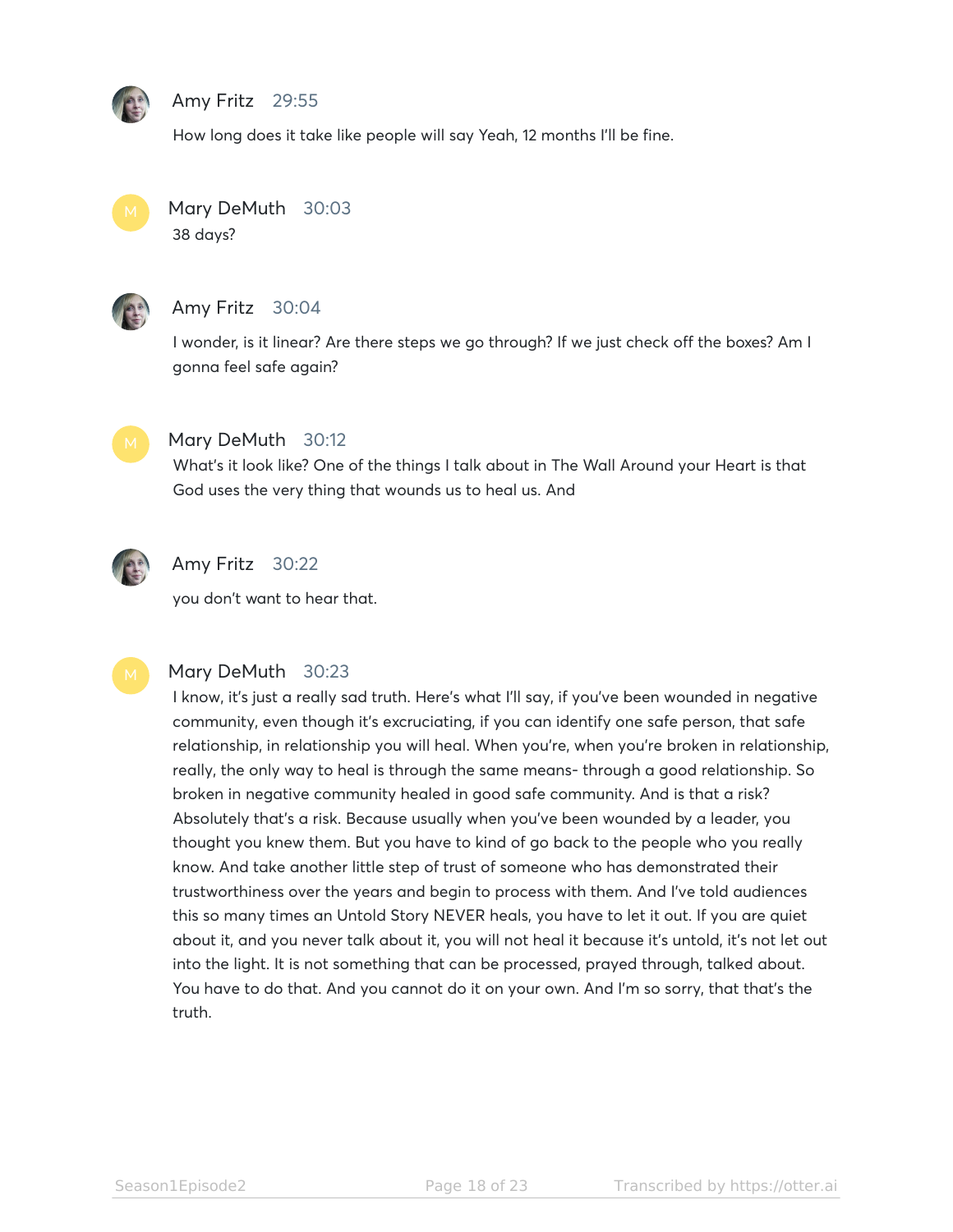

# Amy Fritz 31:34

I know that there are church leaders that have good, well intentioned, leaders that when a new person comes to their church, and they have been hurt in their old faith community, and that person wants to talk to them, I have seen and heard pastors that very much don't want to go there. They'll say, I think there's two things. One is, is it gossip? The other is, I think some of these leaders are afraid that this person is hard to please. And that if they're coming into their church talking about their past faith, community, church hurt experience, that before you know it, they will be out the door, talking about them. I've seen pastor say this on Twitter, it's a nice little pithy quote about like, if somebody comes into your church complaining about their old one. They're gonna leave complaining about yours. Tell me your thoughts on that.

#### Mary DeMuth 32:31

While that may be true, I would say that if you are a shepherd of a congregation, you should always err on the side of being a shepherd. Being a shepherd means listening to your sheep and loving them. Also, if there is a no gossip policy in a ministry or a church, you should be very cautious. And I am very against gossip. I think gossip is a terrible sin. And we don't talk about it enough. But gossip is talking about things with an intent to harm or bring salacious things forward. And really, you're the you get the glory for the gossip. It's about you. It's about you getting attention. It's about you saying Look how much I was hurt. But it is not gossip, to process pain. I just think sometimes if you say statements like that, well, if they complain about their past church, they're going to complain about mine. I understand where that comes from. It comes from brokenness and hurt and just all of the pain of ministry and I affirm it. It's it is rough. But I would hate to have pastors shepherds miss out on their calling, by dismissing people who had pain.



#### Amy Fritz 33:41

Yeah. So what would you say to somebody that's in the middle of a really hard season at their church? They've tried to do all the biblical things to resolve it. When do you know when it's time to leave? And when do you stay? How do you know that?

#### Mary DeMuth 33:59

First of all, if it's affecting your mental health you need to leave for your sake. It doesn't mean that you'll never come back. It just means that if you're being continually injured, you will never never heal and that wound, will just get bigger and bigger. It's like, you have an open wound and the church is pouring in germs into it. The only way you can heal from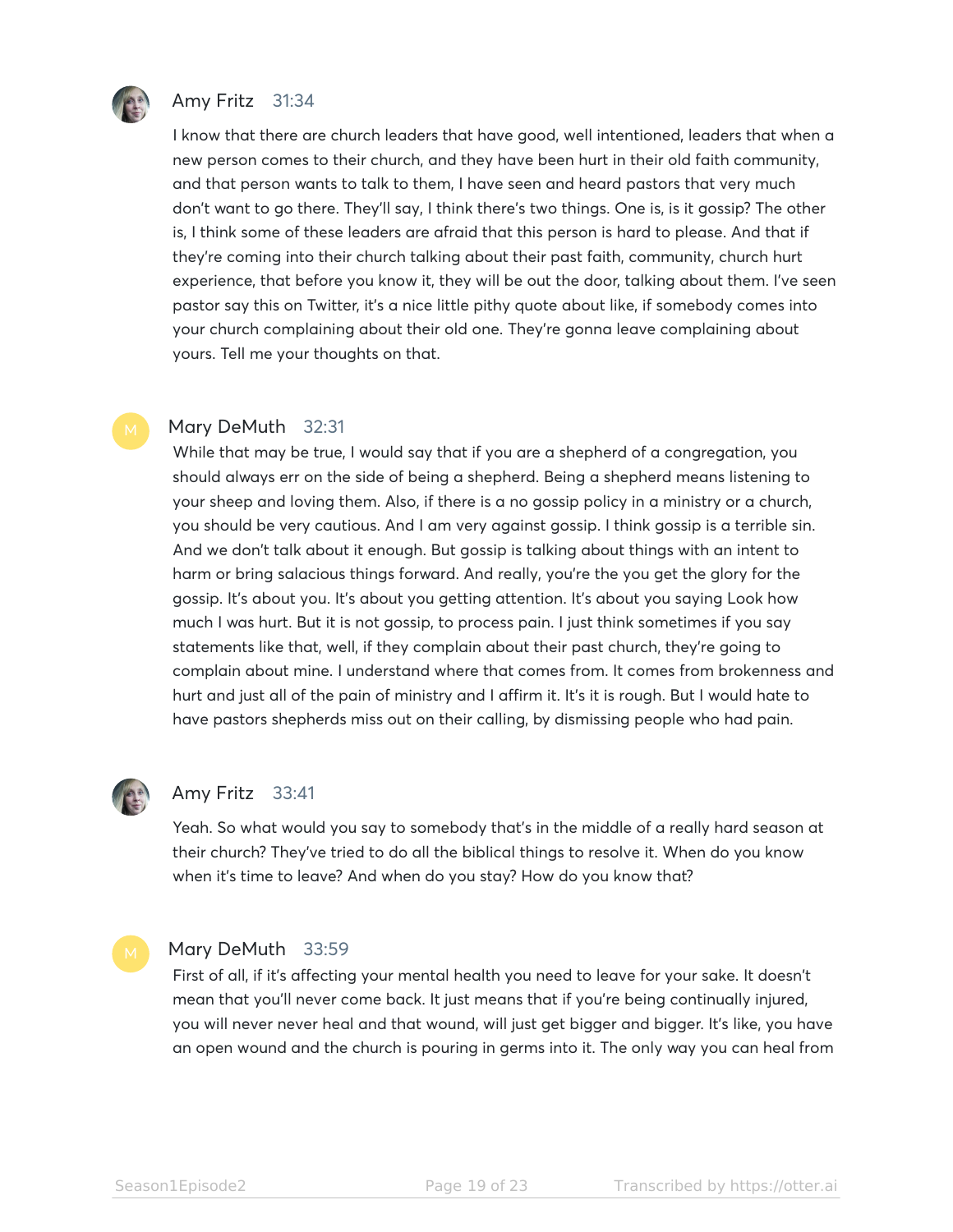that open wound is to go away from it, seal it up, take your antibiotics and not and not have germs thrown into your wound. Another way to figure it out, is talk to someone outside of your context outside of your church. Tell them everything that you're going through. That's not gossip, that's just trying to process something that you're going through and say I need your opinion, is this a healthy place for me? Is it should I stay a little bit longer is is there a breakthrough coming or whatever and, and a mature believer will be able to help you outside your context to help you understand but you're not gonna be able to figure it out inside the context.



# Amy Fritz 34:57

There's so many good godly men and women that lead. Would you say something to those that are really, that feel really nervous and discouraged when people start talking about spiritual abuse, where they feel like it's sort of piling on the church, you know, maybe you could speak to them. And also people that like talk about spiritual abuse, how can we encourage good men and women of God?

#### Mary DeMuth 35:22

all of us that have the goal that the church is the beautiful bride of Christ, and she has some markings on her, she's got some mess. And so as the body of Christ, we should welcome prophetic voices that call us to account. And so instead of being discouraged by that I'm actually very encouraged by that. I'm glad that the sexual abuse scandals have come out, rather than being buried. Because in the light, they have a chance to heal. One of the things that I tried to do in writing the book, "We Too", was to always have my love of the church at the forefront of my mind, my job and my heart, was to help the church do better because I love her. There are people out there who are slamming the church because they hate her. Those are two different motivations. And my heart is not to rip it apart. It's to see it re-mended. And where it's been torn to see some of those places repaired. Yes, it does hurt when we hear people bashing the church. But I think the other question that's more helpful and winsome is "Why?" Even if the person hates church, and they're asking, why is the church so terrible? We need to ask why. And really, there's a wound there. And then that gets back to shepherding again, if someone is saying things like that they are a wounded sheep, and, and they need to be loved back to health. And some of us are called to do that. Just because that may be part of our ministry does not mean that we don't love the church, it means that we actually really, really, really do love the church. And I would say, if we don't talk about it, how will people come to know Jesus?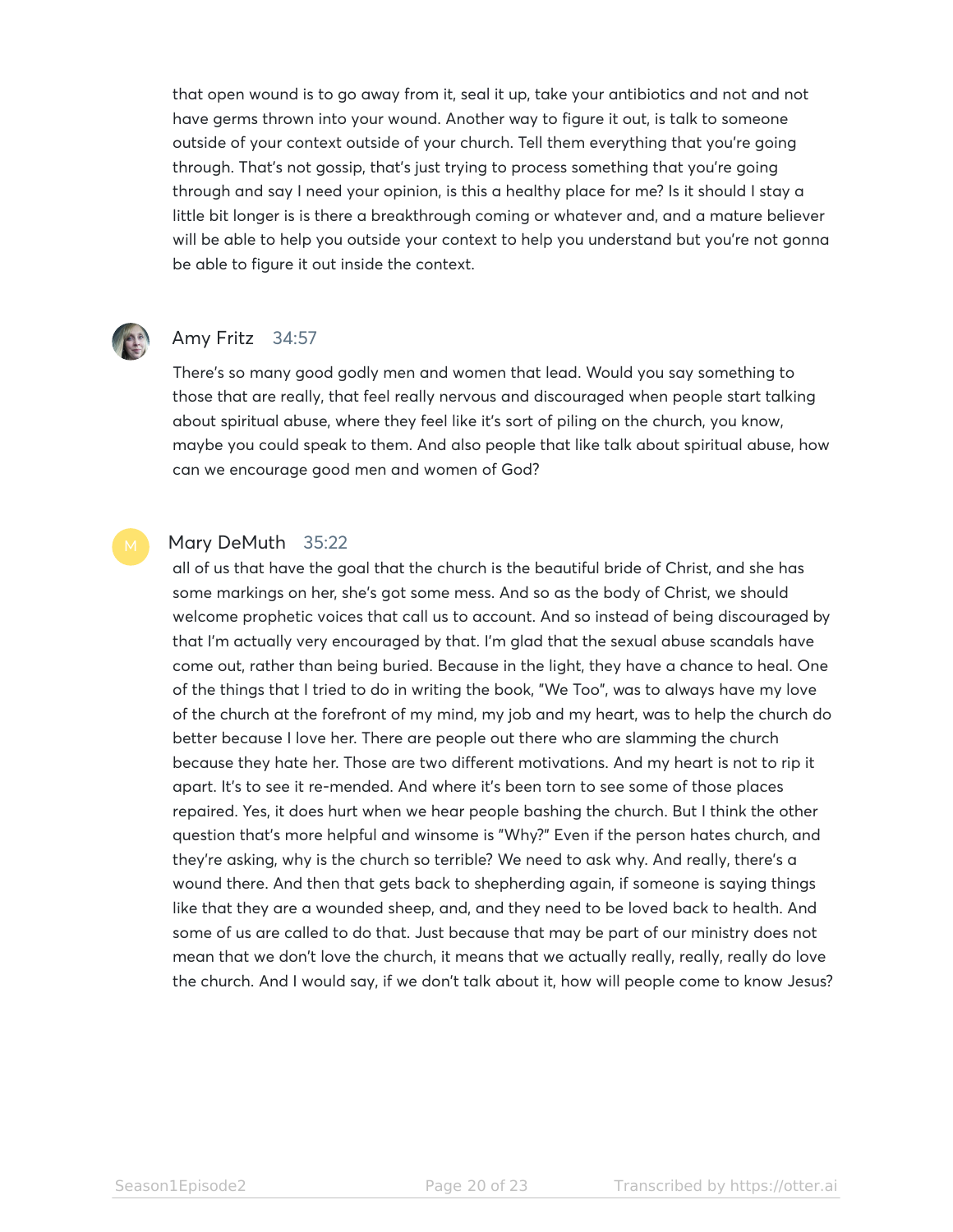

# Amy Fritz 37:04

Yeah,



#### Mary DeMuth 37:05

because people that don't know Jesus can see a faker a mile away. And I would rather go to a church who says, "We messed up, we did this wrong, we're sorry, then I'm going to cover this up, and we're perfect. "



# Amy Fritz 37:16

We have people that are already being hurt. It's not the speaking that caused the hurt. I when I was speaking with Bob Smietana, before going on the record, I asked the question of myself, you know, for him, like why would Amy be willing to do this? Why would Amy do this? It came down to this for me. That people are already being hurt. And I'm just sort of moving the curtain over to the side, in hopes that it's stops additional hurt from happening. Not looking at it doesn't mean it's not happening. Not telling people about it doesn't mean it's not happening. And the the hope is healing. That healing process can be very painful. But if nobody looks at it, it's hard for healing to happen. What is giving you hope these days?

#### Mary DeMuth 38:06

the African arm of Ravi Zacharias International Ministries, which is no longer going to be a thing in terms of name, their response to it all gave me a lot of hope. It was to the effect of " We're heartbroken. Where we're sad. We're repentant. We're sorry. We hope that more victims come forward so we can be a part of the restoration process." That kind of thing brings me hope. And I think there's a lot to be learned from churches outside of your frame of reference and leaders who are just being godly in small places and not that Africa's. The continent is gigantic. But you know what I'm saying? Like not your typical Amerocentric contexts. Yeah. So yeah, that brings me hope.



# Amy Fritz 38:52

If you had a chance to sit down with somebody just feeling wounded, church has hurt them, pastors hurt them, or a Christian ministry has hurt them- What would you want to tell them? And how would you encourage them?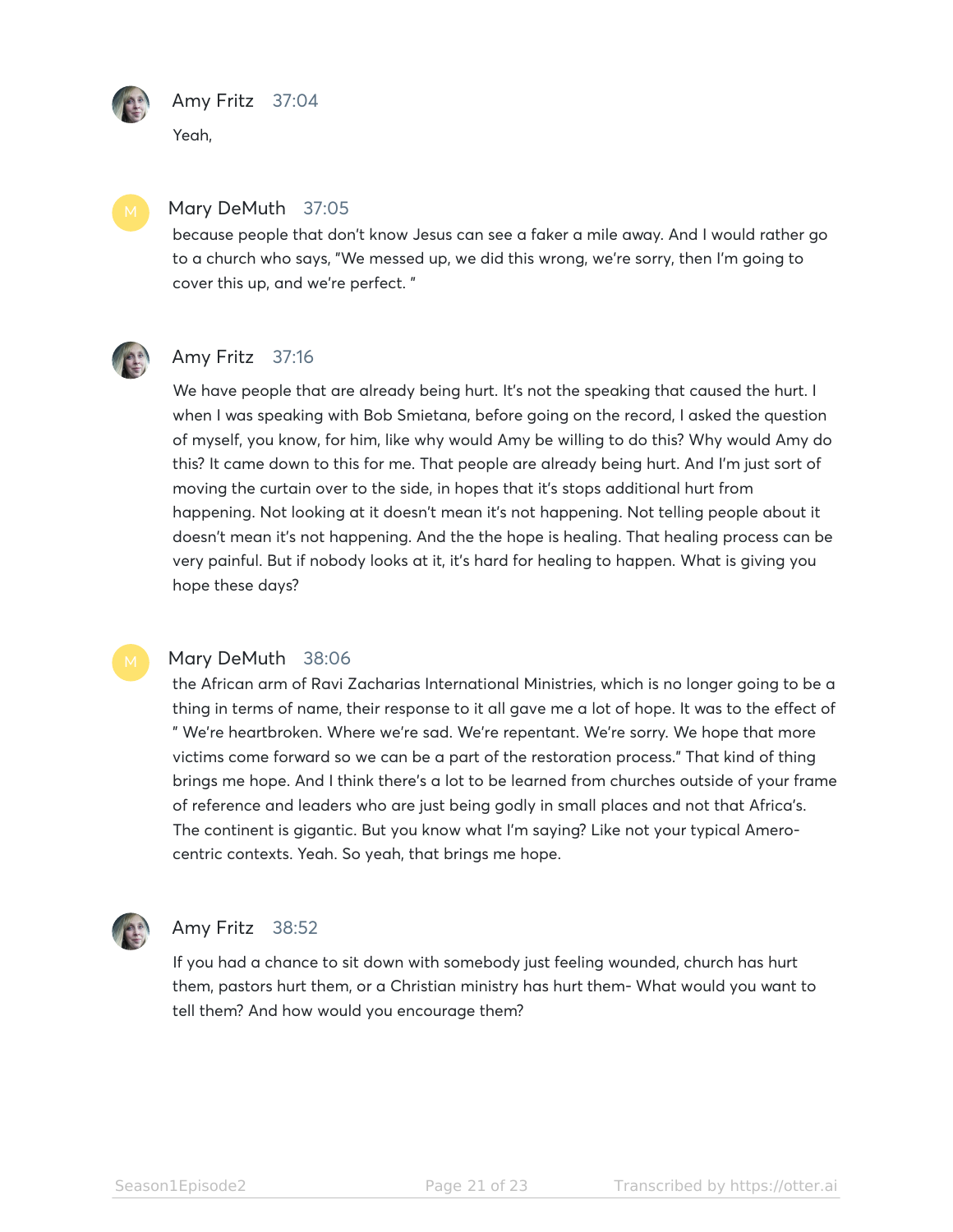#### Mary DeMuth 39:07

I would repent before them. What I mean by that is I just recently read the Daniel prayer where he repents for Israel's sin as if it were his own. I had an experience in South Africa, where I was at the congress of world evangelization in Cape Town. And I had a guy at my table, heard my story. And at the very end of the convention, he came to me, he got on his knees, he knelt before me. And he said, "I apologize on behalf of all the men that have done all those things to you." And it was profound. And so I feel like even though I didn't do the thing that hurt the person, I'm part of the body of Christ. And I can empathize and say, yeah, it was bad. And I am so sorry. And I choose to repent on behalf of the body of Christ that did that to you. And I am, you know, please forgive all of us, Lord for having these kinds of systems in our churches.



### Amy Fritz 40:07

I wanted to wrap this up with a few personal thoughts. I wish I could sit with you and kneecap to kneecap and see you and have this conversation. But this is the next best thing. Some of you are listening and wondering if you should leave a church, a ministry or an organization that you've been a part of. Mary's advice to talk to someone outside of your specific context is so powerful. Reach out to a friend who isn't in the middle of this and ask for their thoughts. Some of you have experienced pastoral plagiarism at your own church. I wish this wasn't as common as it is. But I have received several emails over the years from people hurt by this. I'm so grateful for Dr. Stratton being willing to talk about this. And I hope it was an encouragement for you. Finally, some of you listening are ministry leaders who are faithful followers of Jesus, and your highest desire is to be the shepherd that God has called you to be. I am so thankful for you, your work is hard and holy. Don't be afraid of the families that come in the door still hurting and guarded because of their past hurt. They aren't a threat to you or your church, and they might just be some of your greatest teachers as you grow in your role as a shepherd. I've talked to so many people who have had their hurt compounded by leaders who dismissed them. As Mary said, I would hate for pastors to miss out on their calling, by dismissing people who have pain. This is your mission field, the hurting and the vulnerable. They need a gentle Shepherd more than they need a perfect sermon. As I was just about to finish producing this episode, a few things happened that derailed my progress. I received word from a friend that the pastor who had plagiarized all those sermons, referred to his experience of leaving our old church in his most recent sermon. Here's what he had to say, in his own words.